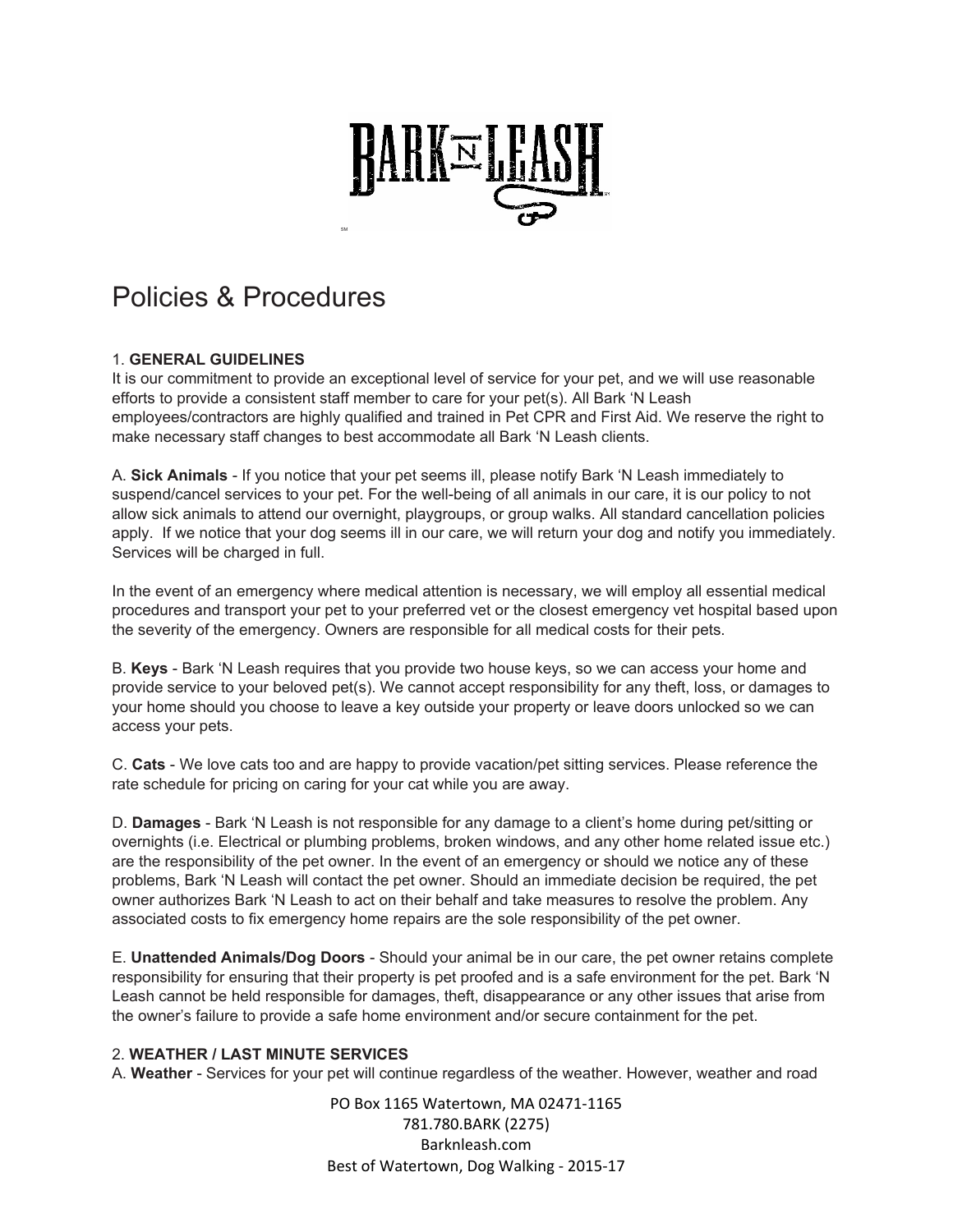conditions may impact service times. We will make reasonable efforts to adhere to a consistent schedule during inclement weather but may make time adjustments for the safety of our employees/contractors. If you would like your service to be modified to account for inclement weather, please notify us no less than 24 hours prior to scheduled service. The standard cancellation guidelines should be adhered to for any weather-related cancellations.

B. **Extreme Weather** - In the case of extreme weather Bark N' Leash will use our best judgment if service should be modified or shortened due to extreme weather (power outages, temps 90+, or blizzard type conditions). If you have particular requests that work best for your pet, please notify us in writing. In the case of a weather-related emergency as declared by local government, we maintain the right to cancel or suspend our services. If we are not able to provide service for your pet, we will notify you by email on the morning of the service. Should we arrive for a regularly scheduled service and you want to cancel due to weather, you will be charged for your regularly scheduled service.

C. **Requests for Last Minute Services** - Bark 'N Leash understands that schedule conflicts arise from time to time and you may require last minute assistance for your pets. If you find yourself in this situation, please contact us via phone call or email and we will do everything we can to accommodate your request. Short notice services are typically those that are booked within 24 hours of the provided service and are subject to a \$10 surcharge on top of the regular service rate.

#### 3. **VACCINATION POLICY**

The following vaccinations are required by all Bark 'N Leash clients - Rabies, canine distemper, and Bordetella. Additionally, all Bark 'N Leash customers must be spayed/neutered.

We require a current vaccination record to be submitted with the client registration and policies and procedures forms. Bark 'N Leash also requires the use of heartworm and flea and tick meds. All animals in our care must be flea-free. If a pet in our care is discovered to have fleas, we will notify the pet owner to immediately pick up their pet for the well-being of all our animals. Return of services cannot commence until the pet is pest-free.

## 4. **CANCELLATION POLICIES**

In order to provide the best pet care and encourage open and clear communication between Bark 'N Leash and our clients, please adhere to the following cancellation policies:

A. **Dog Walks/Playgroups** - If you need to cancel dog walking or playgroups, please notify Bark 'N Leash via email no less than 24 hours in advance of the scheduled service. If you adhere to this policy, you will not be charged for the service. Unfortunately, if you do not adhere to this policy and cancel the service less than 24 hours before the service, you will be charged in full.

B. **Pet Sitting** - If you need to cancel a dog sitting service, please notify Bark 'N Leash via email at a minimum of 72 hours prior to the scheduled service.

C. **Holiday Schedule and Policies** - Bark 'N Leash is closed on the following holidays: Easter, Memorial Day, July 4th, Labor Day, Columbus Day, Veteran's Day, Thanksgiving, Day after Thanksgiving, Christmas Eve, Christmas Day, New Year's Eve and Day.

Services provided on these days are subject to a Holiday Charge. Please reference the services section of our web site for complete details. Special arrangements may be possible if you need care on these holidays. Please contact Bark 'N Leash and we will do everything we can to accommodate your needs.

> PO Box 1165 Watertown, MA 02471‐1165 781.780.BARK (2275) Barknleash.com Best of Watertown, Dog Walking ‐ 2015‐17